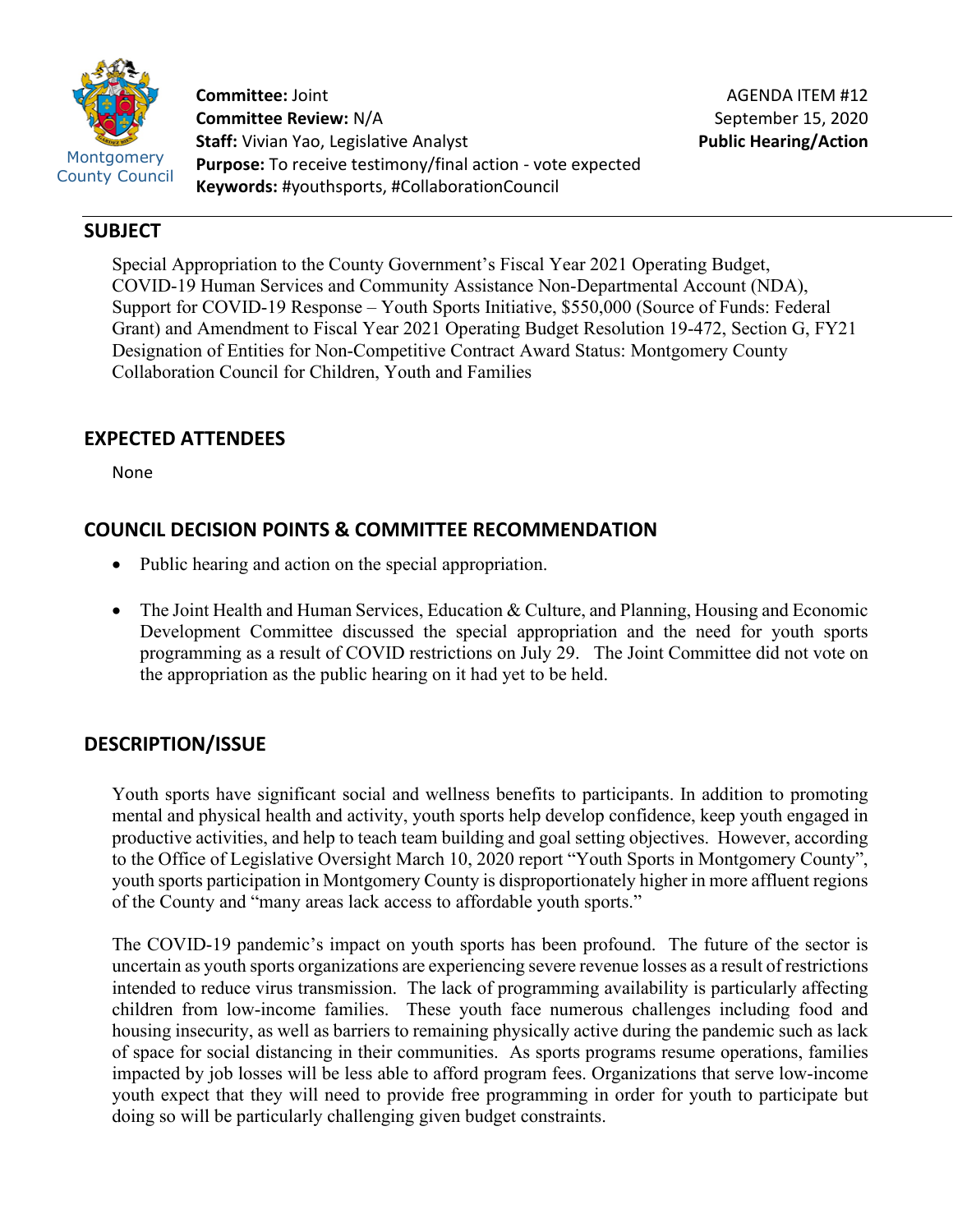### **SUMMARY OF KEY DISCUSSION POINTS**

- Increasing the availability of youth sports services and supporting youth sports organization are important in providing positive, structured activities for children who would otherwise lack access to these services that support their healthy development. These services are particularly needed this fall due to MCPS's virtual-only instructional model, and cancellation of all fall and winter sports.
- This special appropriation will provide \$500,000 in grant funding along with \$50,000 to administer the initiative to the Montgomery County Collaboration Council for Children, Youth, and Families. The funds appropriated must be distributed through an application process that solicits requests for operating expenses to deliver sports programming to vulnerable and/or low-income youth by organizations based in Montgomery County.
- The maximum grant award is \$15,000.
- The Department of Recreation will administer the contract with the Collaboration Council.
- This resolution amends Resolution 19-472, Section G, FY21 Designation of Entities for Non-Competitive Award Status to fund a contract with the Montgomery County Collaboration Council for Children, Youth and Families with the purpose to "implement a grant process to disseminate funding for sports programming for vulnerable and/or low-income youth" in the amount of \$550,000.

### **This report contains:**

Proposed Resolution © 1-4

**Alternative format requests for people with disabilities.** If you need assistance accessing this report you may [submit alternative format requests](https://gcc01.safelinks.protection.outlook.com/?url=http%3A%2F%2Fwww2.montgomerycountymd.gov%2Fmcgportalapps%2FAccessibilityForm.aspx&data=02%7C01%7Csandra.marin%40montgomerycountymd.gov%7C79d44e803a8846df027008d6ad4e4d1b%7C6e01b1f9b1e54073ac97778069a0ad64%7C0%7C0%7C636886950086244453&sdata=AT2lwLz22SWBJ8c92gXfspY8lQVeGCrUbqSPzpYheB0%3D&reserved=0) to the ADA Compliance Manager. The ADA Compliance Manager can also be reached at 240-777-6197 (TTY 240-777-6196) or at [adacompliance@montgomerycountymd.gov](mailto:adacompliance@montgomerycountymd.gov)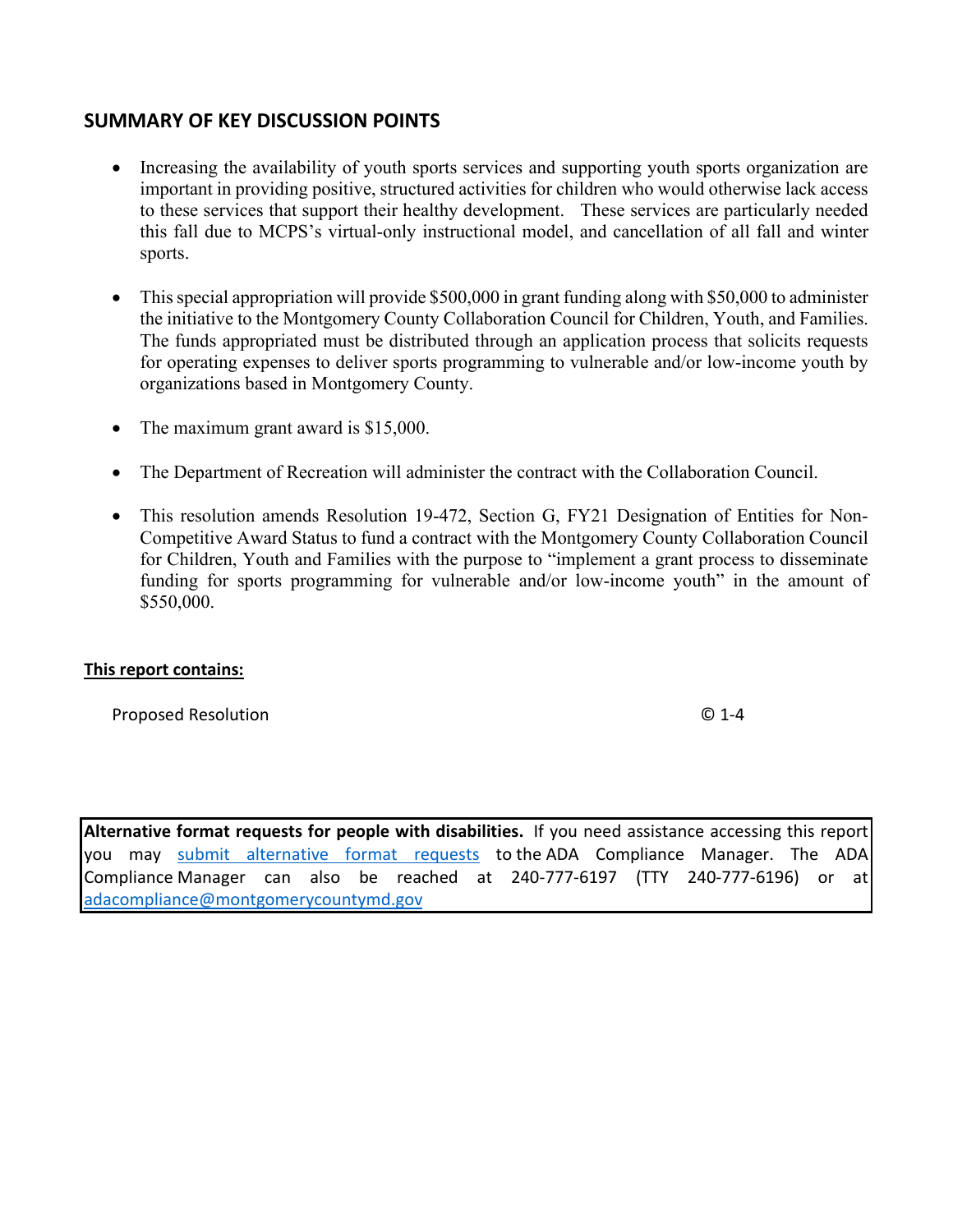Resolution No.: Introduced: July 28, 2020 Adopted:

### **COUNTY COUNCIL FOR MONTGOMERY COUNTY, MARYLAND**

Lead Sponsor: County Council

**SUBJECT:** Special Appropriation to the Fiscal Year 2021 Operating Budget Montgomery County Government COVID-19 Human Services and Community Assistance Non-Departmental Account (NDA) Support for COVID-19 Response – Youth Sports Initiative \$550,000 (Source of Funds: Federal Grant) and Amendment to Fiscal Year 2021 Operating Budget Resolution 19-472 Section G, FY21 Designation of Entities for Non-Competitive Contract Award Status: Montgomery County Collaboration Council for Children, Youth and Families

### **Background**

- 1. Section 308 of the County Charter provides that a special appropriation is an appropriation which states that it is necessary to meet an unforeseen disaster or other emergency, or to act without delay in the public interest. Each special appropriation shall be approved by not less than six Councilmembers. The Council may approve a special appropriation at any time after public notice by news release. Each special appropriation shall specify the source of funds to finance it.
- 2. On March 11, 2020 the World Health Organization declared coronavirus COVID-19 a pandemic, and it has spread rapidly throughout the world. As of July 14, 2020, there were 15,883 confirmed cases in Montgomery County. There were 724 confirmed deaths and 38 probable deaths in Montgomery County. To slow the spread of the disease, Maryland Governor Hogan declared a State of Emergency on March 5, 2020 and issued Executive Orders that closed schools, closed non-essential businesses, and required Maryland residents to shelter at home. The disease has disproportionately affected lower-income communities and communities of color in the County.
- 3. According to the Aspen Institute's Project Play, the impact of COVID-19 pandemic on youth sports has been profound and concerns exist about the future of the sector, particularly with respect to access for children from low-income families. Youth sports organizations are experiencing severe revenue losses due to the pandemic. In the initial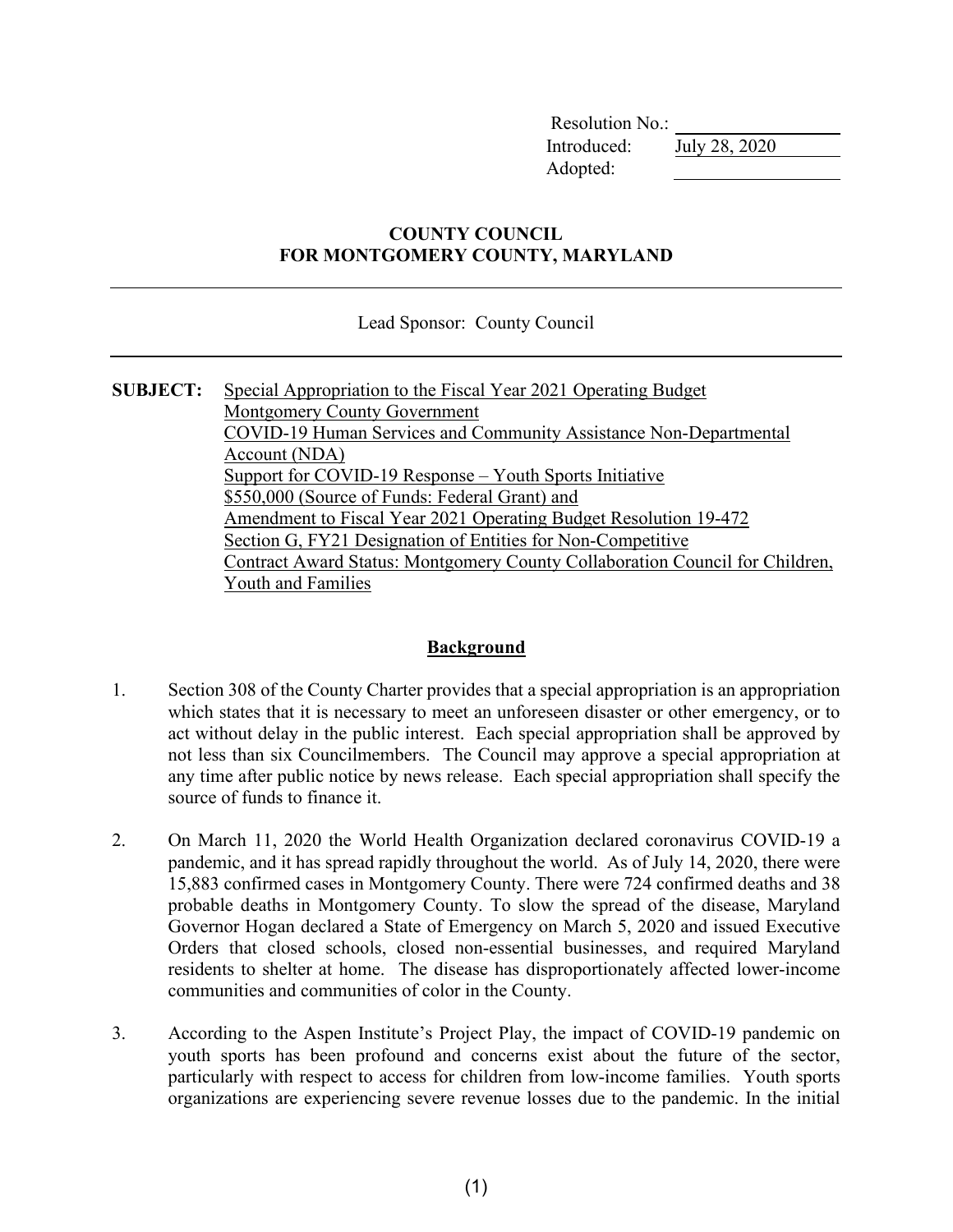weeks of the pandemic, an informal poll of over 1,000 Project Play webinar participants from youth sports organizations showed that over half of respondents anticipated at least a 50% drop in revenue in the next year. Parents are increasingly concerned about sending their children back to sports due to fears of illness

- 4. Youth from low-income families face significant challenges. Jon Solomon of the Aspen Institute notes that cancelations of sports programs, which provide a support system for many youth, are hitting youth in low-income families the hardest. These youth face numerous challenges including food and housing insecurity, as well as barriers to remaining physically active during the pandemic such as lack of space for social distancing in their communities. As sports programs resume operations, families impacted by job losses will be less able to afford program fees. Organizations that serve low-income youth expect that they will need to provide free programming in order for youth to participate, but doing so will be particularly challenging given their budget constraints.
- 5. This post-COVID-19 landscape exacerbates inequities already existing in the County. According to the Office of Legislative Oversight March 10, 2020 report "Youth Sports in Montgomery County", youth sports participation in Montgomery County is disproportionately higher in more affluent regions of the County. Although lower cost recreational sport opportunities that do not require tryouts are thriving in some areas of the County, "many areas lack access to affordable youth sports" and for providers of youth sports, "recruiting volunteer coaches and securing athletic facilities for their activities are two key challenges."
- 6. Youth sports have significant social and wellness benefits to participants. In addition to promoting mental and physical health and activity, youth sports help develop confidence, keep youth engaged in productive activities, and help to teach team building and goal setting objectives.
- 7. Increasing the availability of youth sports services and supporting youth sports organizations is important to provide positive, structured activities for children who would otherwise lack access to these services that support their healthy development. This special appropriation will provide \$500,000 in grant funding along with \$50,000 to administer the initiative to the Montgomery County Collaboration Council for Children, Youth, and Families. The funding must be disbursed according to the following guidelines:
	- a. The funds appropriated must be distributed through an application process that solicits requests for operating expenses to deliver sports programming to vulnerable and/or lowincome youth.
	- b. Programming supported by grant funding must (1) have a majority of participants eligible for FARMS; (2) target a special needs population; or (3) deliver service in or near a Title I or High FARMS participation (60% or higher) County school or economically disadvantaged community.
	- c. Grantees must be based in Montgomery County.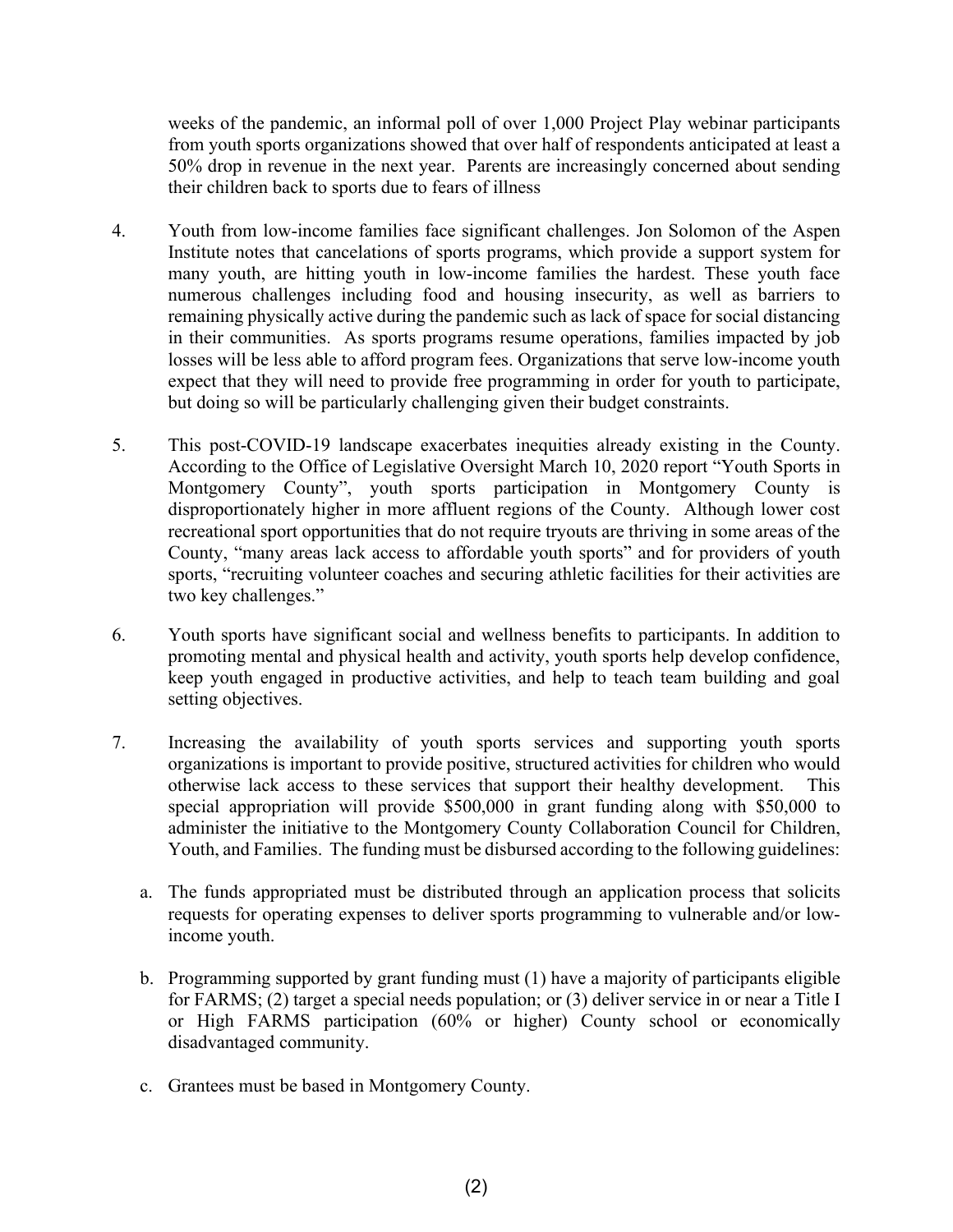- d. Applications must describe the services to be provided; identify the target population for services; explain how the program will reach underserved population; and clarify how the proposed services will comply with applicable state and local health requirements, including those intended to reduce virus transmission.
- e. The maximum grant award is \$15,000, and the following criteria will be considered in determining the grant amount: the number of low-income youth to be served; the level of services, e.g., frequency, duration, and length of session; and reasonableness of budget/cost items.
- 8. Notice of public hearing was given and a public hearing was held.

### **Action**

The County Council for Montgomery County, Maryland approves the following resolution:

A special appropriation to the FY21 Operating Budget of the Montgomery County Government, COVID-19 Human Services and Community Assistance Non-Departmental Account (NDA) is approved as follows:

| Personnel<br><b>Expense</b> | Operating<br>Expense | Capital<br>Outlay | Source<br><b>TOTAL</b> of Funds |
|-----------------------------|----------------------|-------------------|---------------------------------|
|                             |                      |                   |                                 |
| \$0                         | \$550,000            | \$0               | <b>Federal Grant</b>            |

The funding appropriated in this resolution must be added to a noncompetitive agreement with the Montgomery County Collaboration Council for Children, Youth and Families and only used to implement the Youth Sports Initiative as described in paragraph 7. The Department of Recreation will administer the funding.

The Executive must require the submission of a report about the use of these funds that includes: 1) information about the total number of applications; 2) basic information about the number and reason(s) that applicants did not qualify or receive funding; and 3) for each award, the name of grantee organization, the total amount awarded, and a description of services to be provided.

This resolution amends Resolution 19-472, Section G, FY21 Designation of Entities for Non-Competitive Award Status to fund a contract with the Montgomery County Collaboration Council for Children, Youth and Families with the purpose to "implement a grant process to disseminate funding for sports programming for vulnerable and/or low-income youth" in the amount of \$550,000.

This appropriation is needed to address a public health emergency and to act without delay in the public interest.